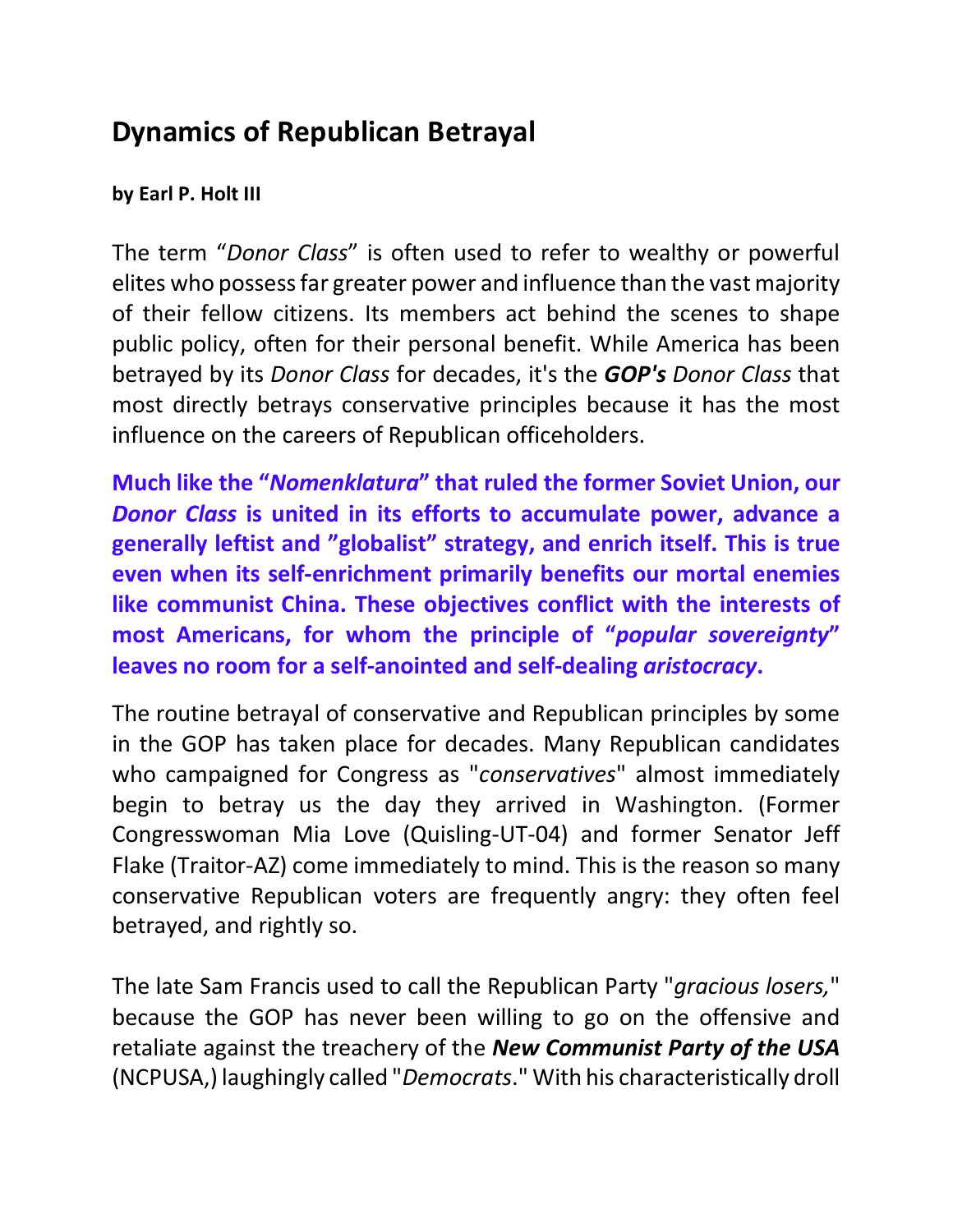sense of humor, Pat Buchanan once quipped (paraphrase) "*If Democrats submitted a bill to burn down the Capitol Building, Republicans would offer an alternative amendment to phase it in over three years*."

It's no great secret that the influence of America's "*Donor Class*" has converted many otherwise sincere and principled Republicans into castrated and traitorous double-dealers, who routinely betrayed their constituents, their state, their party and the Constitution, while greedily feathering their own nests. As the old cliché suggests, one need only "*follow the money*." Congressional salaries are not generous compared to equivalent positions of responsibility found in the private sector, which simplifies the task of seducing many Republicans into what basically amounts to bribery.

Contributions by large corporations or the very wealthy to the campaigns of Senate and House Members dwarf the average Republican individual campaign contribution. When corporations max-out legal limits on donations to a given candidate in both primary and general elections - and encourage their employees to contribute to the same candidate - the result is often the equivalent of months of fundraising efforts among individual donors. However, rarely are such large contributions given without *preconditions*, which often consist of specific votes *in committee* or on the floor of the House or Senate.

**Readers have seen this phenomenon many times, but may not have consciously recognized it when it occurred.** When Mitch McConnell advised Trump's Attorney General Bob Barr to refrain from investigating the stolen November 2020 election, that was clear example. Or, when ostensibly "*Republican*" officeholders in swing states -- like Georgia's Secretary of State Brad Raffensperger and Governor Brian Kemp - willfully obstruct efforts by Georgia's Republican legislature to investigate 2020 election fraud, the resulting stench is bribe money being dangled by a corrupt *Donor Class*.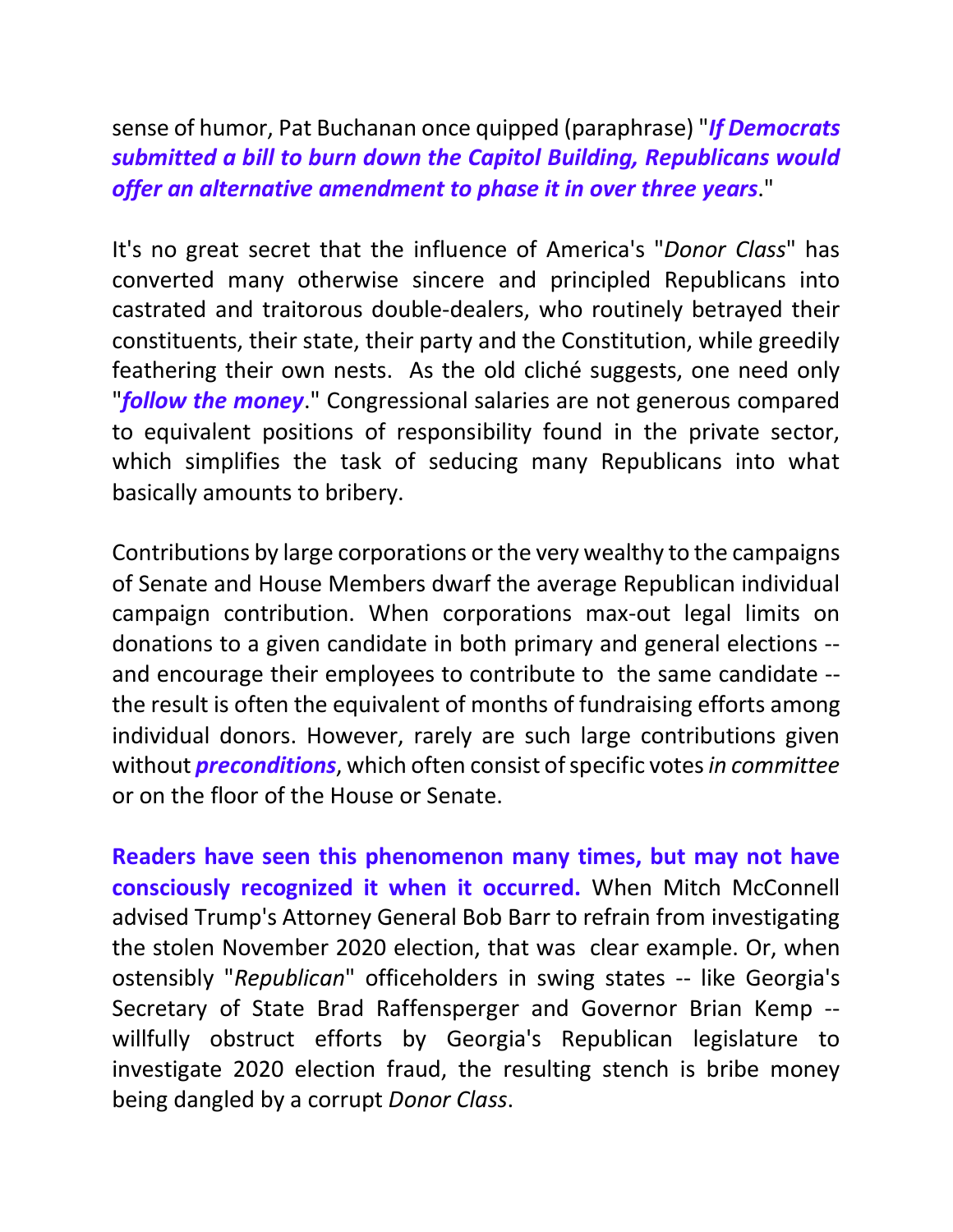Likewise, when Lindsey Graham angrily and repeatedly vowed to hold *Senate Judiciary Committee* hearings on the *Mueller Investigation* and then, inexplicably never did, it was because he got the memo from his large donors. Or, when ostensibly "*Republican*" Members of Congress like Liz Cheney (Traitor-WY-01) and Adam Kinzinger (Quisling-IL-16) are willing to participate in phony and unconstitutional kangaroo court proceedings -- like the *January 6 Commission* -- they have been seduced by our Republican *Donor Class,* which dangled promises of sinecures or financial support for future undertakings.

Moreover, those who run for Congress cannot fail to recognize the vast opportunities awaiting them once they retire their Congressional seat, opportunities which can be extremely lucrative and rarely involve much *heavy-lifting*. Seats on **FORTUNE** 500 Boards-of-Directors sometimes pay more per year than their previous Congressional Salary, and can often involve additional, large financial "*incentive*" payments *merely for attending.* 

**Such plums are only offered to "***team-players***" such as Mitt Romney, Mitch McConnell, Susan Collins, Lisa Murkowski, Ben Sasse, Liz Cheney or Adam Kinzinger, who are willing to do their bidding. They are NEVER offered to those who "***rock the boat***," such as Senators Ted Cruz, Rand Paul, Tom Cotton, Marsha Blackburn, Mike Braun, Tom Tuberville, Ron Johnson or Josh Hawley. They are also never offered to principled House Members, either, such as the brave and courageous folks who belong to the GOP's** *House Freedom Caucus***.**

Campaign contributions by *Donor Class* Republicans act like a "*governor*" on a vehicle, a device that prevents it from gaining much speed. Whatever their motive may be, the *Donor Class* works aggressively behind the scenes to ensure that men and women of courage and principle are *NEVER PERMITTED TO LEAD THE REPUBLICAN PARTY*. That's why it favored Gerald Ford over Ronald Reagan in 1976, and why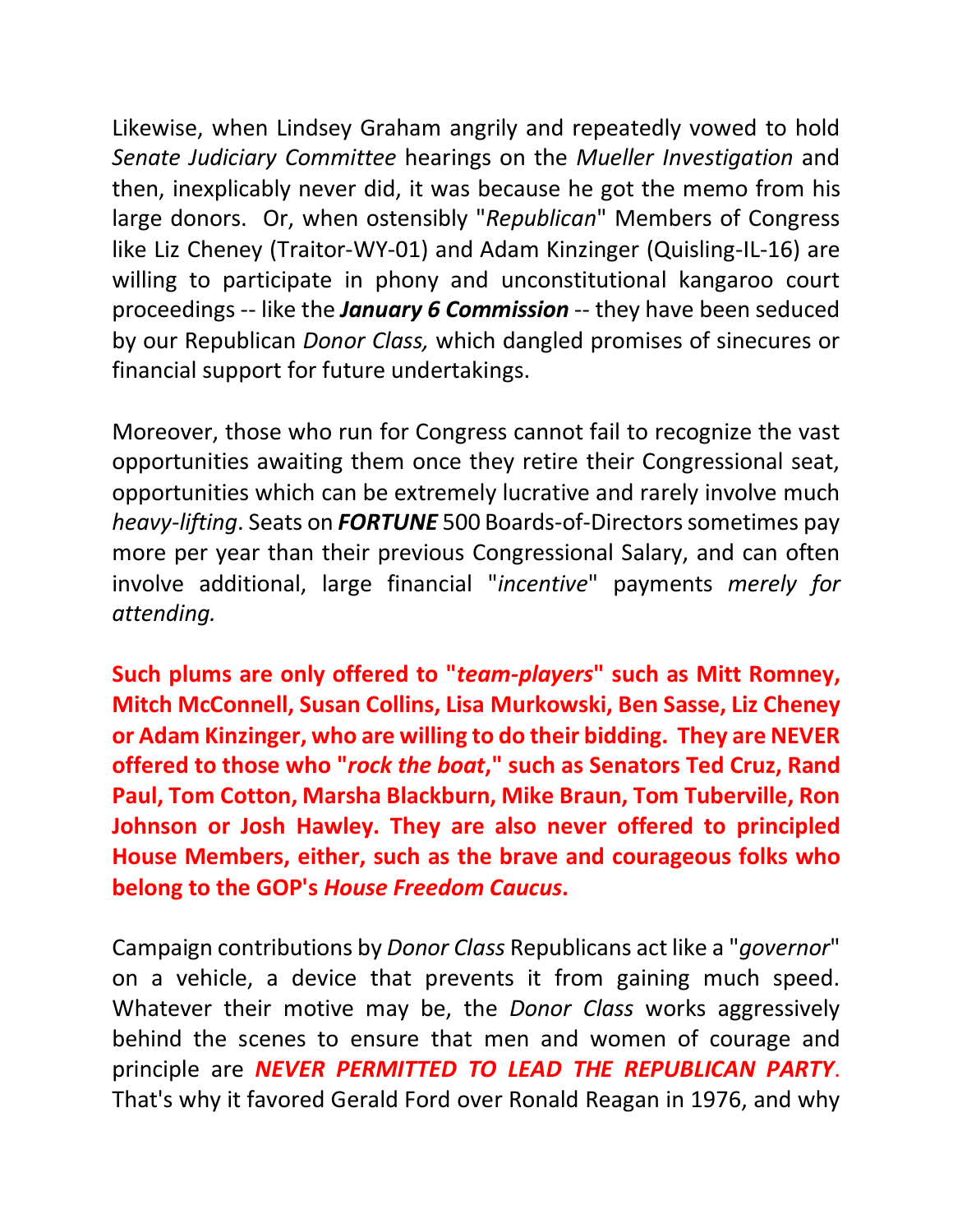it opposed Reagan in 1980 and Donald Trump in 2016 and 2020. They are naturally suspicious of independent-minded men and women who possess honor and integrity.

That's also why -- in truly Machiavellian fashion -- the *Donor Class* has used its power and influence to ensure that the GOP is usually led by mediocrities or traitors who muzzle our conservative enthusiasms and stifle conservative reforms that would actually work and should have become law decades ago. Recent examples would be the tepid presidential campaigns of Mitt Romney and John McCain, and the elevation of such devious traitors as John Boehner and Paul Ryan to Speaker of the House.

## **EXAMPLES**

As Chairman of the House Intelligence Committee In 2017 and 2018, Devin Nunes exposed the coup against President Trump by treasonous Obama hold-overs at the DOJ and FBI. At least a dozen top DOJ and FBI officials perjured themselves to obtain FISA warrants to spy on Donald Trump, both as a candidate and as President. **Paul Ryan rejected more than 30 subpoenas**requested by Chairman Devin Nunes to depose those treasonous bastards and expose their false allegations of "*Russia collusion*" against the Trump Campaign. That's **BETRAYAL**, pure and simple! Ryan's obedience to the *Donor Class* was rewarded with a seat on the Board of Directors at *Fox News*.

Charles Cannady is currently the Chief Justice of Florida's Supreme Court. Each of his four terms in the House, he submitted a bill to its *Judiciary Committee* to eliminate "*Affirmative Action*" and **race quotas**, but his bills never even got voted out of committee for a "floor vote." This was true even though the GOP controlled both Houses of Congress for three of his four terms, prompting Canady to retire in disgust. This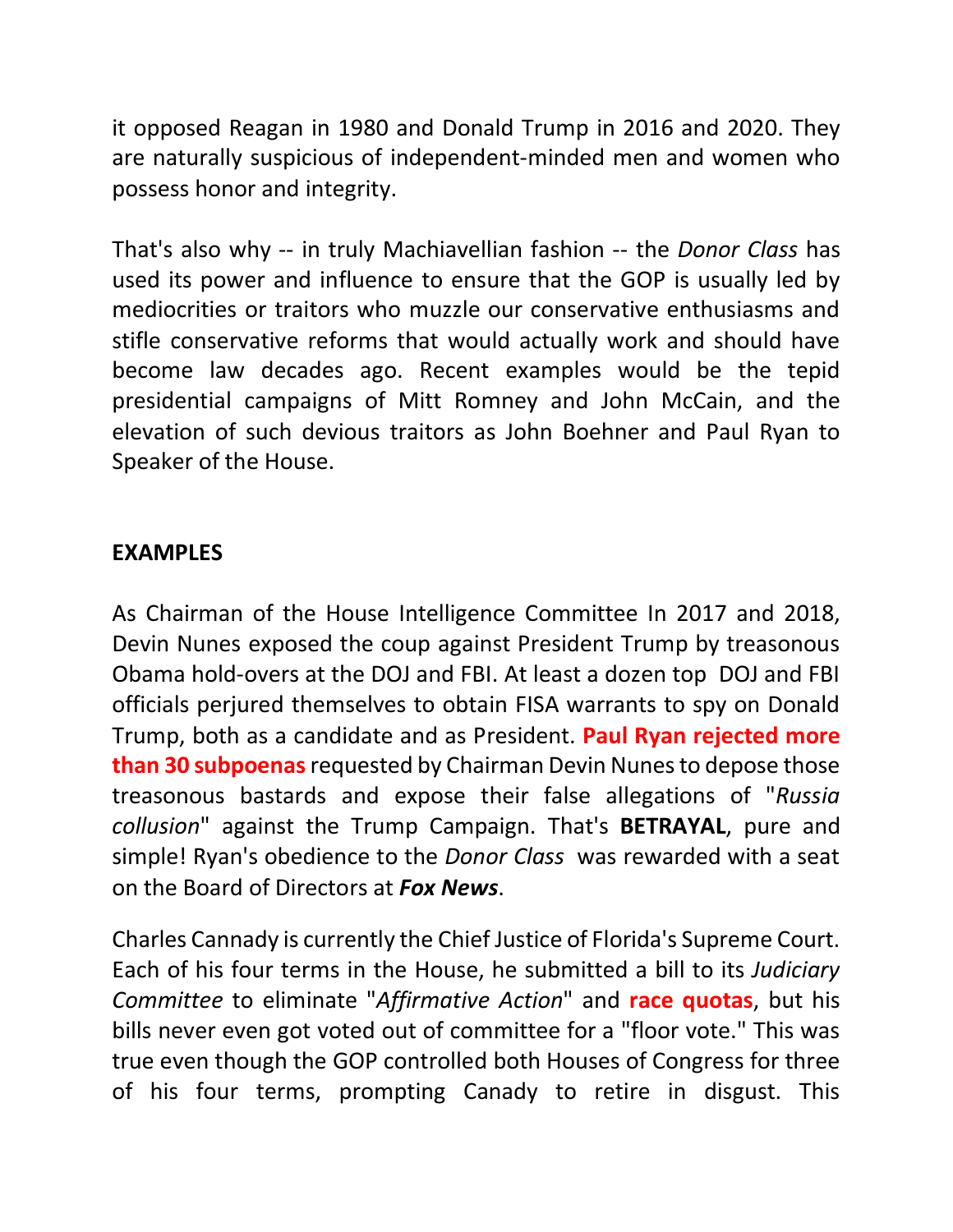unconstitutional form of racism infects hiring practices in every sector of the nation, but elected officials have never been held accountable for perpetuating this outrage. One very good reason is the fear among quislings in our GOP *Donor Class* of being denounced as "*racists*" by racehustlers and their leftist enablers.

Likewise, many RINOs in the House and Senate -- who in 2021 helped enact Joe Biden's \$1.7 Trillion **"***Infrastructure Bill***"** -- suddenly began to sound like "*fiscal conservatives*" when it later came to Biden's \$1.7 Trillion "*Build Back Bolshevik"* bill. Most GOP supporters appear to have regretted their earlier betrayal by voting for the "*Infrastructure* Bill," which was really just a pared-down version of Bernie Sanders' "*Green New Deal*." Their constituents recognized this fact as surely as they did, and they heard from those constituents *loud and clear*. However, those who had earlier voted for the "*Infrastructure Bill*" did so because they were given marching orders by the *Donor Class*, which they obediently followed.

Similarly, House Republicans who voted to **Impeach Trump** -- and those in the Senate who voted to **Convict Trump** -- knew perfectly well that every charge brought against Trump in both Impeachments were fraudulent. These RINOs were merely obeying instructions from the *Donor Class*, which likely promised them additional financial support in return for their votes. **Ever since Trump's 2016 Presidential Election, the**  *Donor Class* **has been scheming to regain control of the GOP, and phony Impeachment charges by the NCPUSA offered a fortuitous opportunity for a quick and effective means of ridding the party of Trump and reasserting** *Donor Class* **control.** 

Another glaring example of betrayal was evident among Republican Senators who voted for **Obama's "***Iran Deal***.**" It rewarded Iran's decades-long sponsorship of international terrorism by transferring to it more than \$150 Billion in frozen Iranian assets and a cash gift of \$2 Billion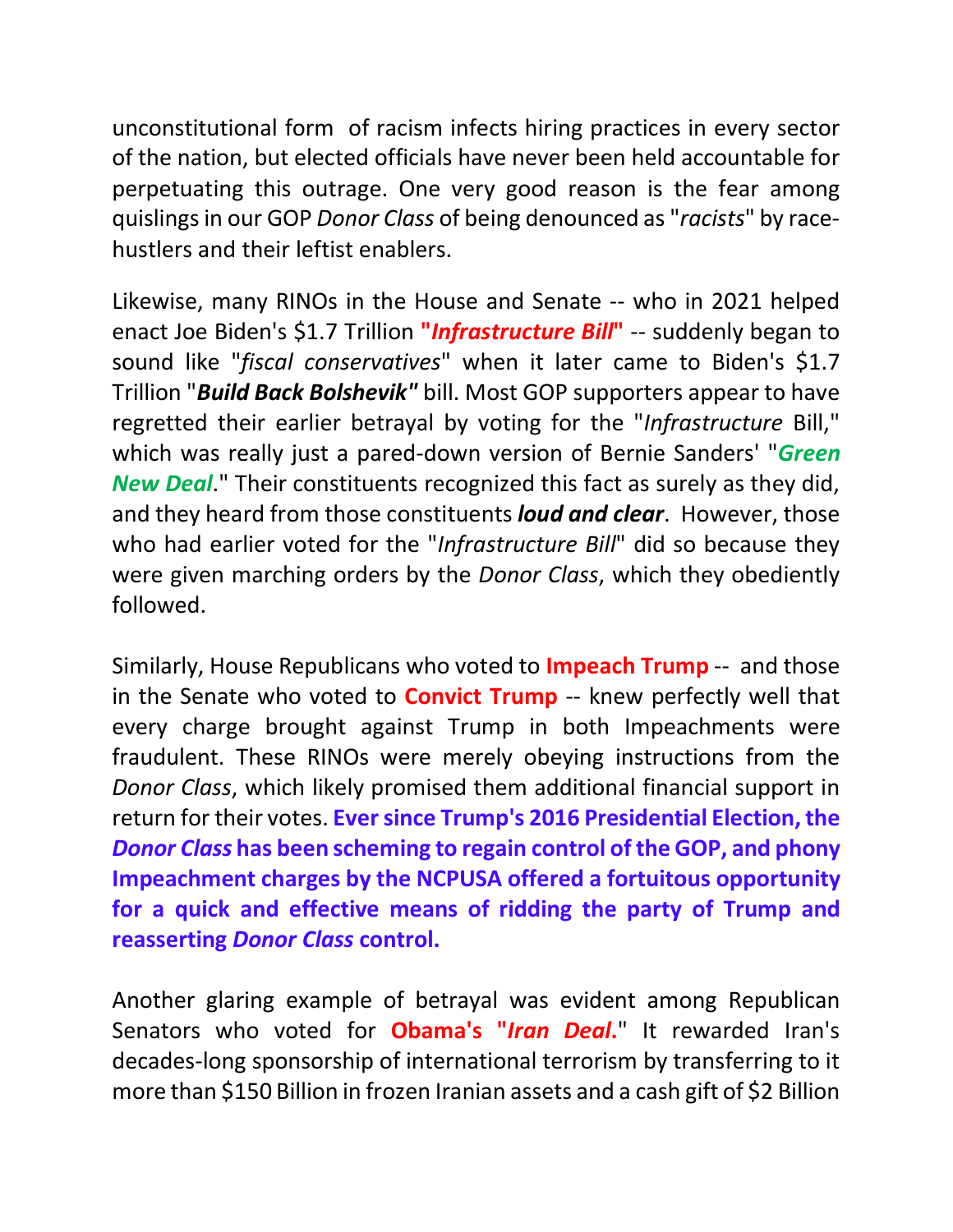in U.S. dollars. In return, the Obama regime received vague and unverifiable promises by Iran not to pursue its nuclear weapons program. Iran took that money and continued *full-speed-ahead* with its nuclear program.

As Chairman of the *Senate Foreign Relations Committee*, Bob Corker (Treasonist-TN) used devious legislative tactics to enact the Iran Deal **with a simple majority vote,** rather than the two-thirds majority required for Treaties under Article II of the Constitution. Spineless Republicans went along with Corker because of pressure from the *Donor Class* to grant America's first black President an illusory foreign policy "*victory*" that will continue to generate conflict in the Middle East for decades.

Those House and Senate "*Republicans*" also knowingly betrayed America by supporting the *"Dream Act"* that would have granted amnesty to the offspring of illegal aliens. Even a child can see that most immigrants from Third World nations -- whether legal or otherwise -- do not successfully assimilate and the VAST majority end up on various forms of public assistance, usually one of the eight federal welfare programs. The "Dream Act" would merely have created additional incentives for even more illegals to enter the U.S. Immigration is a *Trojan Horse* to turn **RED** states into **BLUE** states through massive "*Democrat*" voter fraud by illegal aliens, and the *Dream Act* is merely one of several approaches.

The *Donor Class* has also traditionally applauded **trade with communist nations** such as the USSR and China, primarily because there were fortunes to be made by grain exporters and large banks from trade "*credits*" and federally-guaranteed loans to our Soviet enemy. Likewise, *Tec* companies were seduced by low labor costs in China. It was foolishly claimed that trade would make communist nations "*dependent*" upon the West. **Not surprisingly, both the Republican and NCPUSA** *Donor Classes* **are heavily invested in China.**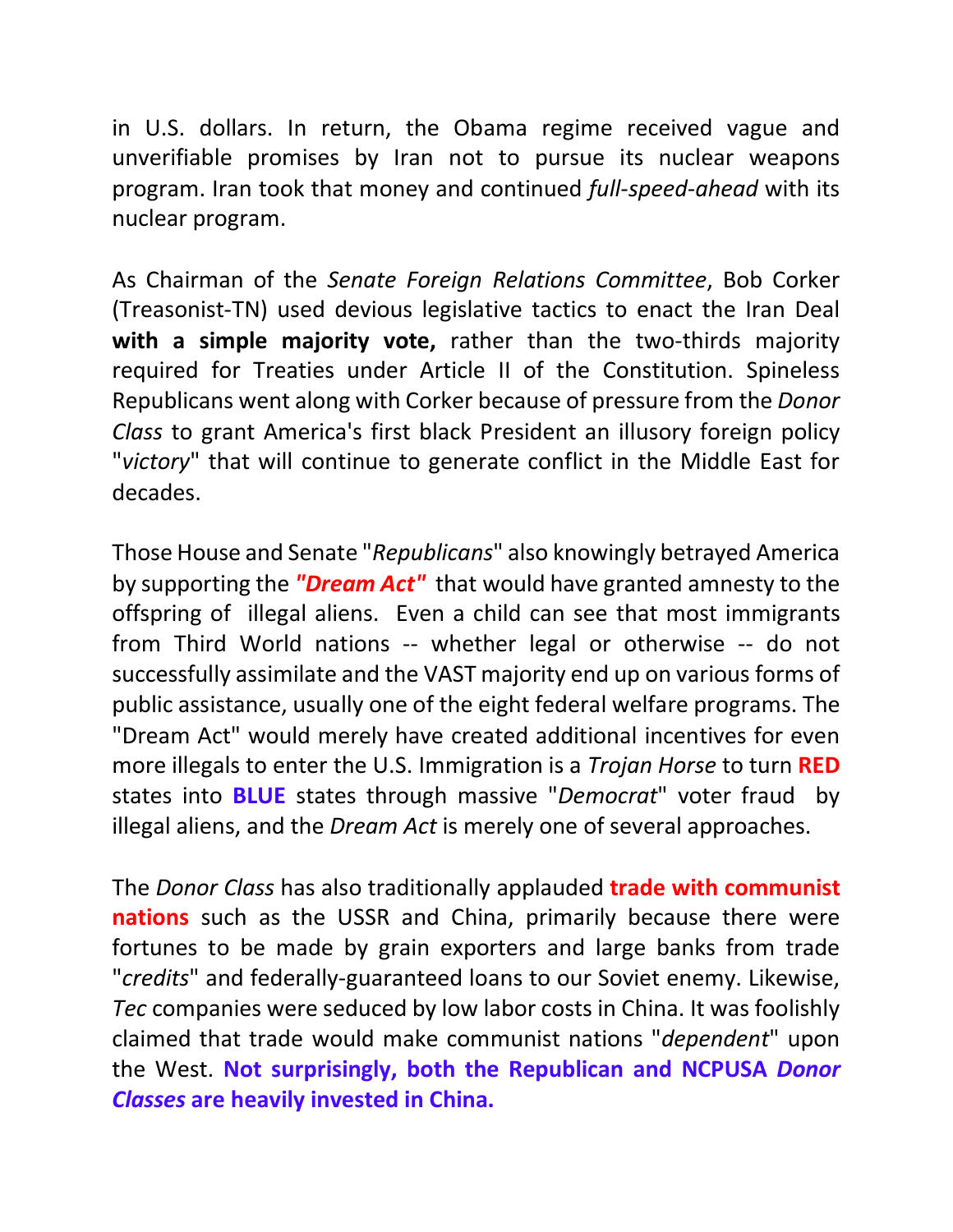In reality, U.S. loans and "*trade credits*" to the Soviet Union in the 1970s allowed the USSR to divert resources into building the largest and most aggressively expansionist military in world history. The Soviets didn't fund its army, navy, and air force, American politicians and America's *Donor Class* did! (Lenin is alleged to have quipped that "*Capitalists will sell us the rope we'll use to hang them*.") Reagan ended this charade, which is one reason why the *Donor Class* opposed his presidential candidacies.

Likewise, for three decades the rapid growth of the Chinese economy was achieved primarily at the expense of U.S. national security and economic growth. China has violated the terms of its admission to the *World Trade Organization* and its grant of *Most Favored Nation* trade status while a bi-partisan Congressturned a blind eye. For decades, China has annually stolen \$500 Billion worth of U.S. intellectual property, applied high tariffs on U.S. imports in order to generate \$500 Billion annual trade surpluses with the U.S., and routinely manipulated its currency. Such **trade policy catastrophes** could not have been achieved without Republican approval or at least Republican acquiescence.

In a final example of *Donor Class* manipulation, President Ronald Reagan was persistently pressured by the Republican *Donor Class* to remove the *Pro-Life* **Pledge from the GOP Platform** that he demanded be included as its 1980 candidate and party leader. The supposedly "*sophisticated*" GOP *Donor Class* was embarrassed by the growing influence of *scruffy* evangelical Christians in the party who opposed abortion, and the Donor Class relentlessly tried to convince Reagan to reverse himself on the issue.

Reagan's silly wife -- the one who regularly consulted astrologers -- even set-up ambushes for *The Gipper,* such as an intimate dinners with longtime financial supporters who were pro-abortion. Reagan had too much honor to reverse himself on what he considered an existential and moral issue, so he adamantly refused to do their bidding.